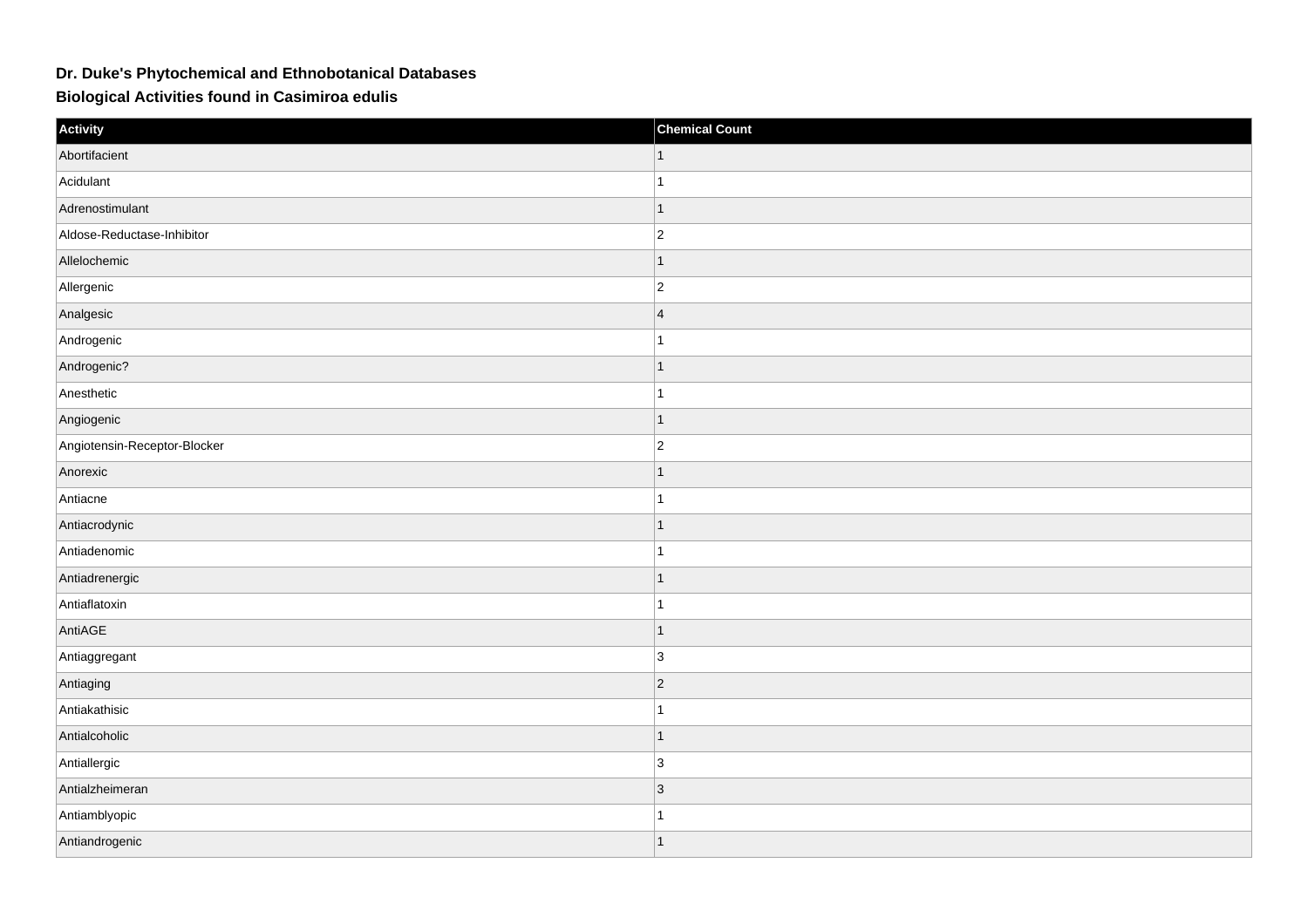| Activity               | <b>Chemical Count</b> |
|------------------------|-----------------------|
| Antianemic             | $\mathbf{1}$          |
| Antianginal            | $\overline{1}$        |
| Antianorectic          |                       |
| Antianxiety            | $\mathbf{1}$          |
| Antiapertif            | $\mathbf{1}$          |
| Antiappetant           | $\mathbf 1$           |
| Antiarabiflavinotic    | 1                     |
| Antiarrhythmic         | $\overline{2}$        |
| Antiarthritic          | $\overline{3}$        |
| Antiasthmatic          | 3                     |
| Antiatherosclerotic    | $\overline{c}$        |
| Antibackache           | -1                    |
| Antibacterial          | $\overline{4}$        |
| Antiberiberi           | -1                    |
| Antibronchoconstrictor |                       |
| Anticancer             | $\vert$ 1             |
| Anticancer (Breast)    | $\mathbf 1$           |
| Anticancer (Cervix)    | $\mathbf 1$           |
| Anticancer (Lung)      | 1                     |
| Anticanker             | $ 2\rangle$           |
| Anticarcinomic         | $\overline{1}$        |
| Anticardiospasmic      | $\vert$ 1             |
| Anticarpal-Tunnel      | $\mathbf 1$           |
| Anticataleptic         | $\mathbf 1$           |
| Anticataract           | $\overline{4}$        |
| Anticephalagic         | 1                     |
| Anticervicaldysplasic  | 3                     |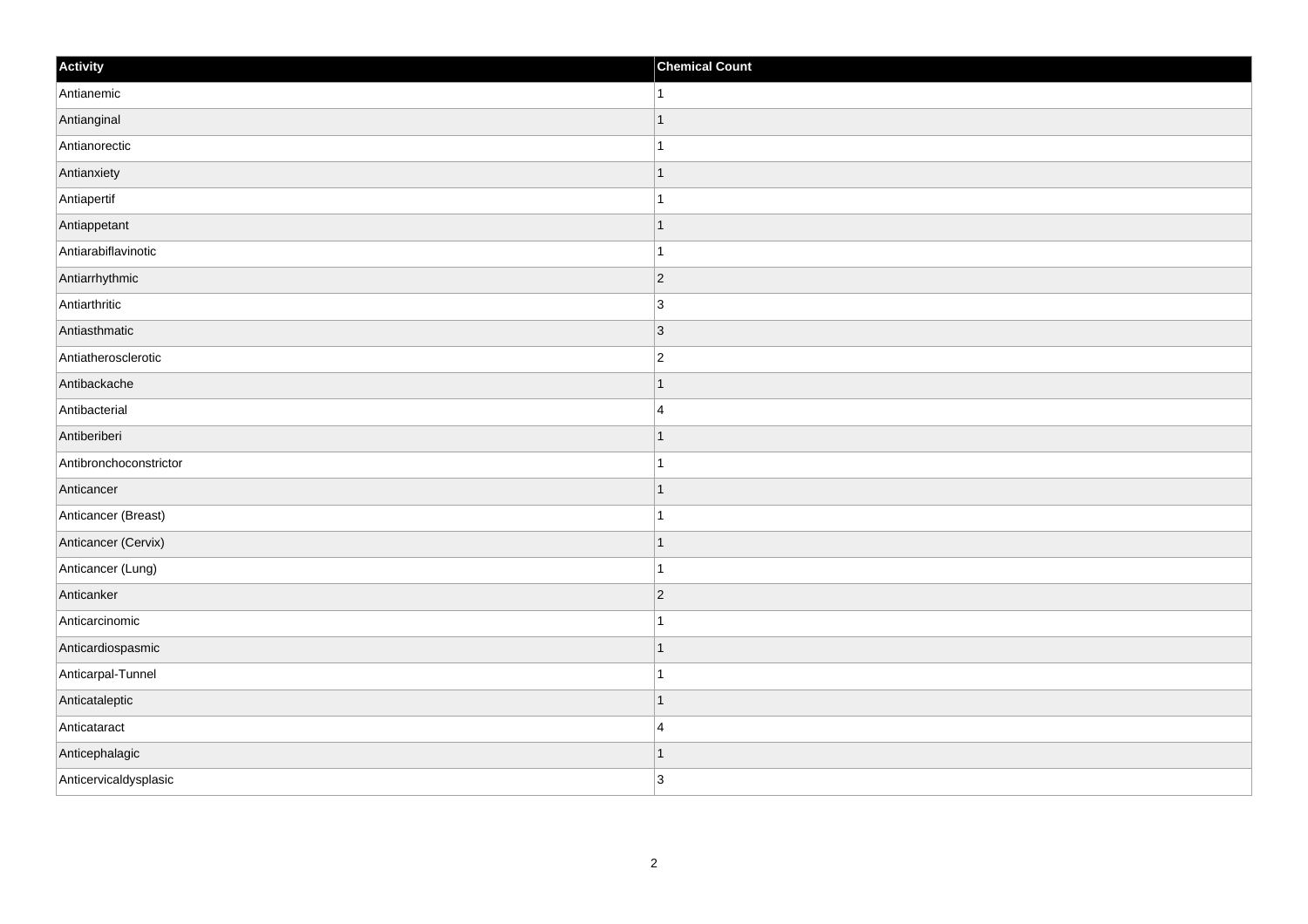| Activity            | <b>Chemical Count</b> |
|---------------------|-----------------------|
| AntiCFS             | $\vert$ 1             |
| Anticheilitic       | $\overline{2}$        |
| Antichilblain       |                       |
| Anticholinergic     |                       |
| Anticlimacteric     | $\overline{2}$        |
| Anticold            |                       |
| Anticolitic         | $\vert$ 1             |
| Anticonvulsant      | 3                     |
| Anticoronary        |                       |
| AntiCrohn's         |                       |
| AntiCTS             | $\overline{1}$        |
| Antidecubitic       | $\overline{3}$        |
| Antideliriant       | 1                     |
| Antidementia        | $\overline{3}$        |
| Antidepressant      | $\vert$ 2             |
| Antidermatitic      | 1                     |
| Antidiabetic        | $\vert$ 3             |
| Antidiuretic        | 1                     |
| Antidote (Aluminum) | $ 2\rangle$           |
| Antidote (Cadmium)  | -1                    |
| Antidote (Lead)     | $ 2\rangle$           |
| Antidote (Paraquat) |                       |
| Antidyspeptic       | 1                     |
| Antidysphagic       |                       |
| Antieczemic         | 1                     |
| Antiedemic          | $\overline{3}$        |
| Antiencephalitic    |                       |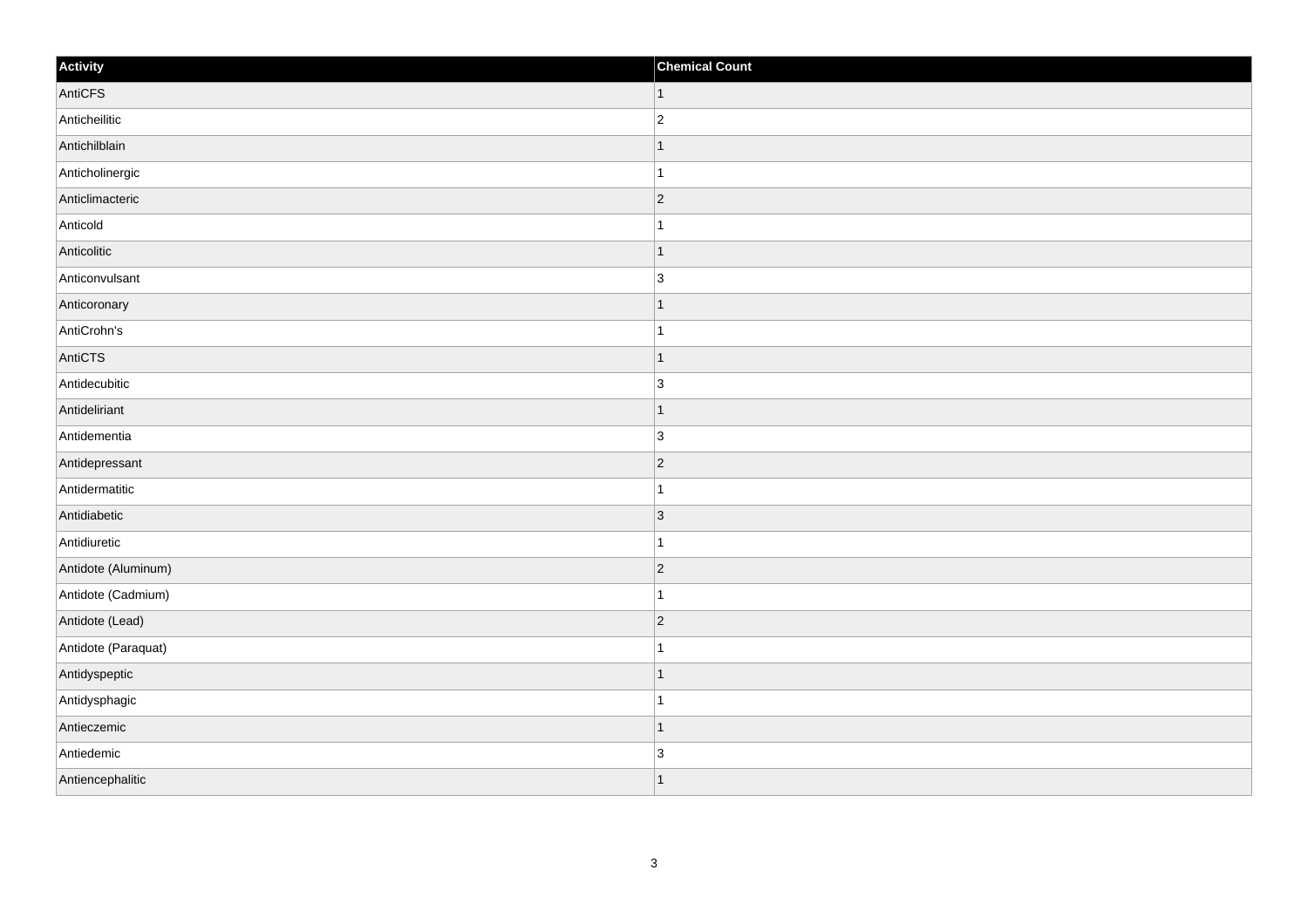| Activity                  | <b>Chemical Count</b> |
|---------------------------|-----------------------|
| Antiencephalopathic       | 1                     |
| Antiendometriotic         | $\overline{1}$        |
| Antiepileptic             |                       |
| Antiestrogenic            | $\mathbf 1$           |
| Antifatigue               | $\overline{c}$        |
| Antifeedant               | $\overline{4}$        |
| Antifertility             | 1                     |
| Antifibrotic              | $\mathbf 1$           |
| Antigallstone             |                       |
| Antigastritic             | $ 2\rangle$           |
| Antigingivitic            | 1                     |
| Antiglaucomic             | $\mathbf 1$           |
| Antiglossitic             | $\mathbf 1$           |
| Antigonadotrophic         | $\mathbf 1$           |
| Antihangover              | 3                     |
| Antiheartburn             | $\mathbf{1}$          |
| Antihemorrhagic           | $\mathbf 1$           |
| Antihepatitic             | $\mathbf 1$           |
| Antihepatotoxic           | $\overline{2}$        |
| Antiherpetic              | $ 2\rangle$           |
| Antihistaminic            | 3                     |
| Antihyperactivity         | $\mathbf{1}$          |
| Antihyperkeratotic        | 1                     |
| Antihyperkinetic          | $\overline{1}$        |
| Antihyperlipoproteinaemic | $\overline{1}$        |
| Antihypertensive          | 3                     |
| Antiichythyotic           | $\overline{1}$        |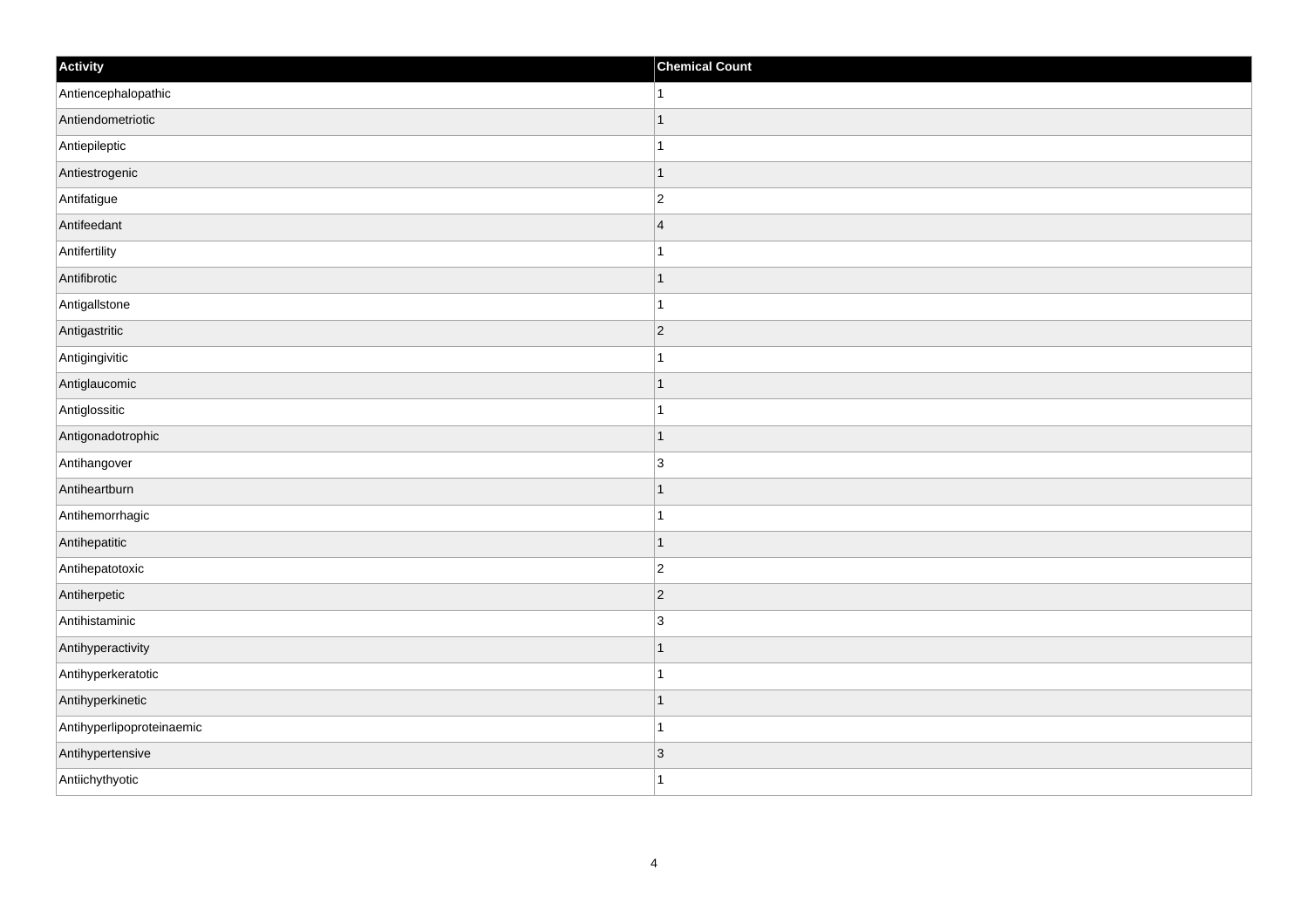| Activity             | <b>Chemical Count</b> |
|----------------------|-----------------------|
| Antiinfertility      | $\vert$ 1             |
| Antiinflammatory     | $6\phantom{a}$        |
| Antiinsomniac        | 1                     |
| Antiinsomnic         | $\mathbf{1}$          |
| Antijet-lag          | $\mathbf 1$           |
| Antikeratitic        |                       |
| Antilepric           | $\overline{1}$        |
| Antileukemic         | 3                     |
| Antileukodermic      | $\mathbf 1$           |
| Antileukoplakic      | $\mathbf{1}$          |
| Antileukotrienogenic | $\overline{1}$        |
| Antilipogenic        | 1                     |
| Antilipoperoxidant   | $\vert$ 1             |
| Antilithic           | $\overline{1}$        |
| Antilupus            | $\overline{1}$        |
| AntiLyme             | $\overline{4}$        |
| Antilymphomic        | $\mathbf 1$           |
| Antimaculitic        | $\overline{c}$        |
| Antimalarial         | $\vert$ 1             |
| Antimastitic         | $\mathbf{1}$          |
| Antimeasles          | $\vert$ 1             |
| AntiMeniere's        | $\mathbf{1}$          |
| Antimenopausal       | $ 2\rangle$           |
| Antimenorrhagic      | $\mathbf{1}$          |
| Antimigraine         | $ 3\rangle$           |
| Antimitotic          | $\overline{c}$        |
| Antimutagenic        | $\overline{4}$        |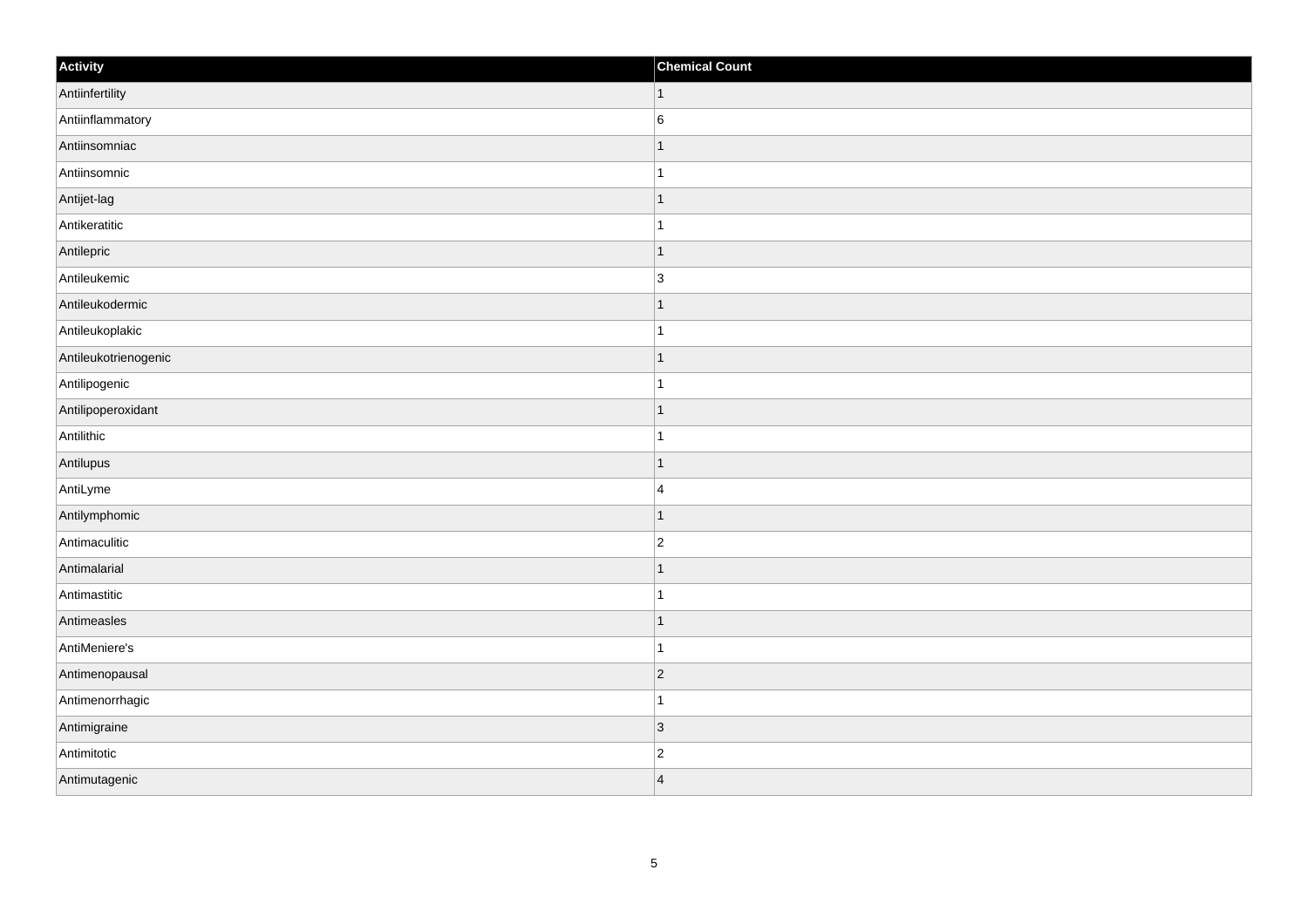| Activity           | <b>Chemical Count</b> |
|--------------------|-----------------------|
| Antimyocarditic    | $\vert$ 1             |
| Antineuralgic      | $ 2\rangle$           |
| Antineuramidase    | $\mathbf{1}$          |
| Antineurasthenic   | $\vert$ 1             |
| Antineuritic       | $\vert$ 1             |
| Antineuropathic    | $\mathbf{1}$          |
| Antinitrosic       | $\mathbf{1}$          |
| Antiobesity        | $\vert$ 3             |
| Antiophidic        | $\mathbf{1}$          |
| Antiorchitic       | $\vert$ 1             |
| Antiosteoarthritic | $\vert$ 1             |
| Antiosteoporotic   | $ 3\rangle$           |
| Antioxidant        | $\overline{5}$        |
| Antiozenic         | $\mathbf{1}$          |
| Antipapillomic     | $\vert$ 1             |
| Antiparkinsonian   | $ 2\rangle$           |
| Antiparotitic      | $\mathbf{1}$          |
| Antipellagric      | $ 2\rangle$           |
| Antiperiodontitic  | $ 2\rangle$           |
| Antiphotophobic    | $ 2\rangle$           |
| Antipityriasic     | $\mathbf{1}$          |
| Antiplatelet       | $\vert$ 1             |
| AntiPMS            | $ 2\rangle$           |
| Antipneumonic      | $\mathbf{1}$          |
| Antipodriac        | $\vert$ 1             |
| Antipoliomyelitic  | $\vert$ 2             |
| Antiporphyric      | $\vert$ 1             |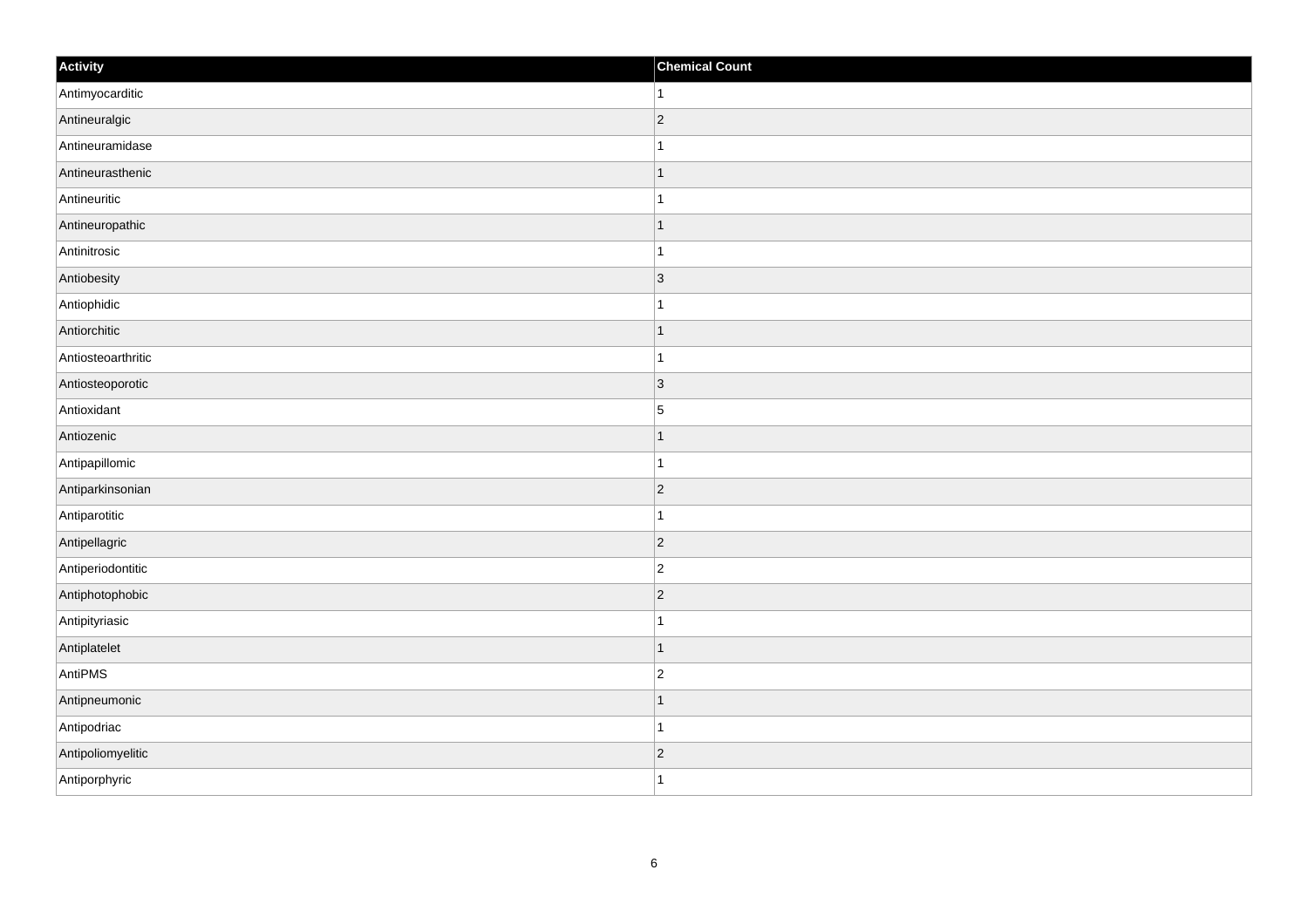| Activity            | <b>Chemical Count</b> |
|---------------------|-----------------------|
| Antiprogestational  | $\vert$ 1             |
| Antiproliferant     | $\overline{2}$        |
| Antiprostaglandin   | $ 2\rangle$           |
| Antiprostatadenomic | 1                     |
| Antiprostatitic     | $\overline{1}$        |
| Antipsoriac         | $ 2\rangle$           |
| Antipyretic         | $ 3\rangle$           |
| Antiradicular       | $\overline{2}$        |
| AntiRaynaud's       | $ 2\rangle$           |
| Antiretinotic       | $\mathbf{1}$          |
| Antirheumatic       | $ 3\rangle$           |
| Antirhinitic        |                       |
| Antiscorbutic       | $\overline{1}$        |
| Antiscotomic        | $\overline{1}$        |
| Antiseptic          | 2                     |
| Antishingles        | $\mathbf{1}$          |
| Antispasmodic       | $6\phantom{a}$        |
| Antistress          | 3                     |
| Antisyndrome-X      | $\overline{1}$        |
| Antitic             | $\mathbf{1}$          |
| Antitubercular      | $\mathbf 1$           |
| Antitumor           | $\vert$ 5             |
| Antitumor (Breast)  | $\overline{c}$        |
| Antitumor (Cervix)  |                       |
| Antitumor (CNS)     | $\vert$ 1             |
| Antitumor (Colon)   | $\mathbf{1}$          |
| Antitumor (Gastric) | $\vert$ 1             |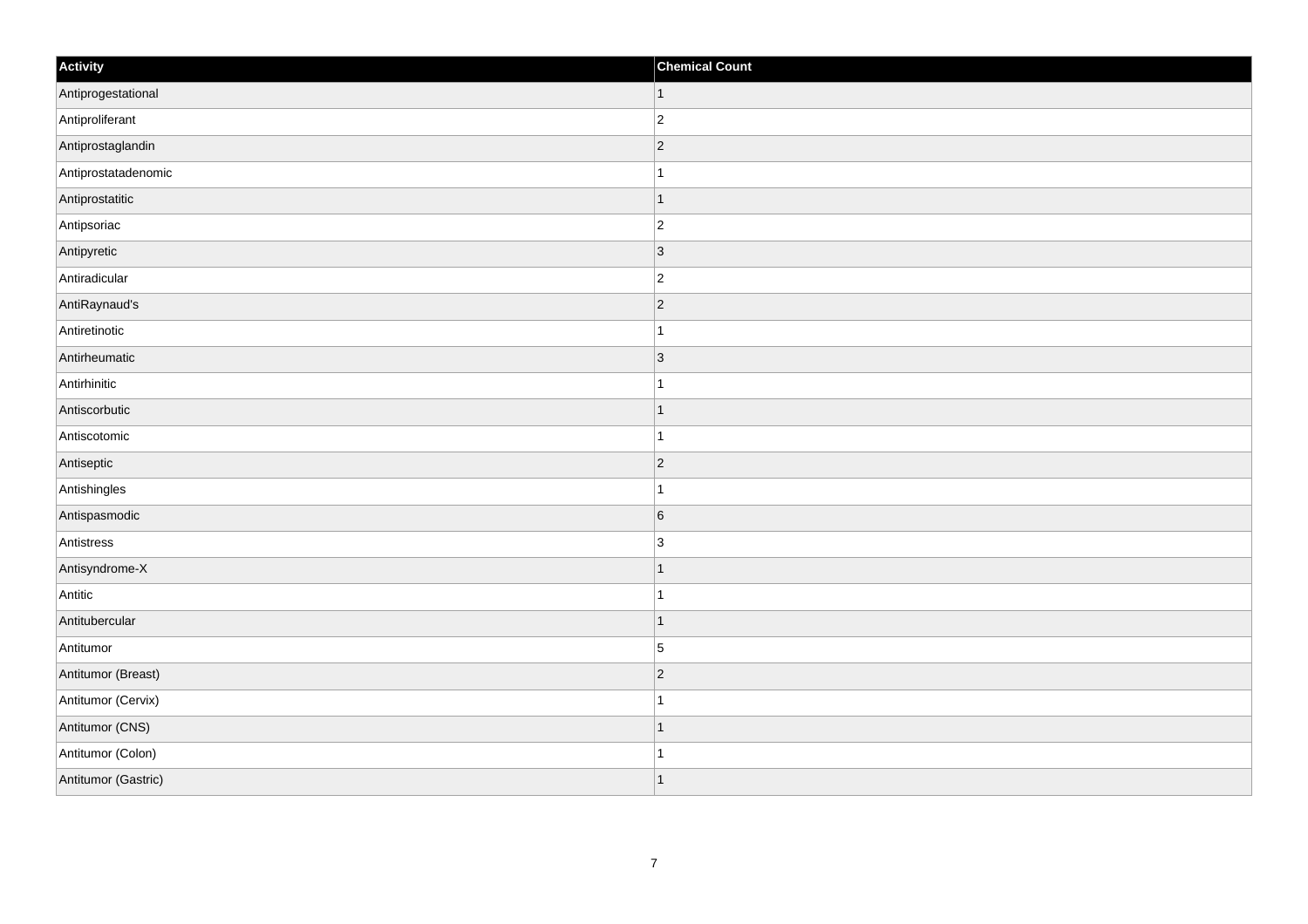| Activity                         | <b>Chemical Count</b> |
|----------------------------------|-----------------------|
| Antitumor (Lung)                 | 3                     |
| Antitumor (Prostate)             | $\overline{1}$        |
| Antitumor (Stomach)              |                       |
| Antiulcer                        | $ 3\rangle$           |
| Antivertigo                      | $\overline{1}$        |
| Antiviral                        | $\vert$ 3             |
| Antixerophthalmic                | $\overline{1}$        |
| Anxiolytic                       | $\overline{2}$        |
| Apoptotic                        | $\mathsf 3$           |
| Artemicide                       | $\mathbf{1}$          |
| Asthma-preventive                | $\overline{1}$        |
| Beta-Adrenergic Receptor Blocker |                       |
| Beta-Blocker                     |                       |
| Beta-Glucuronidase-Inhibitor     | $\overline{1}$        |
| Bronchorelaxant                  |                       |
| Calcium-Antagonist               | $\overline{4}$        |
| Calcium-Channel-Blocker          |                       |
| Cancer-Preventive                | 9                     |
| Candidicide                      | $\overline{2}$        |
| Carcinogenic                     | $\mathbf 1$           |
| Cardioprotective                 | 3                     |
| Cardiotonic                      | $\mathbf{1}$          |
| Caspase-8-Inducer                | $\overline{1}$        |
| Chemopreventive                  | $\overline{1}$        |
| Cholagogue                       |                       |
| Choleretic                       | $\mathbf{1}$          |
| Circulotonic                     | $\overline{1}$        |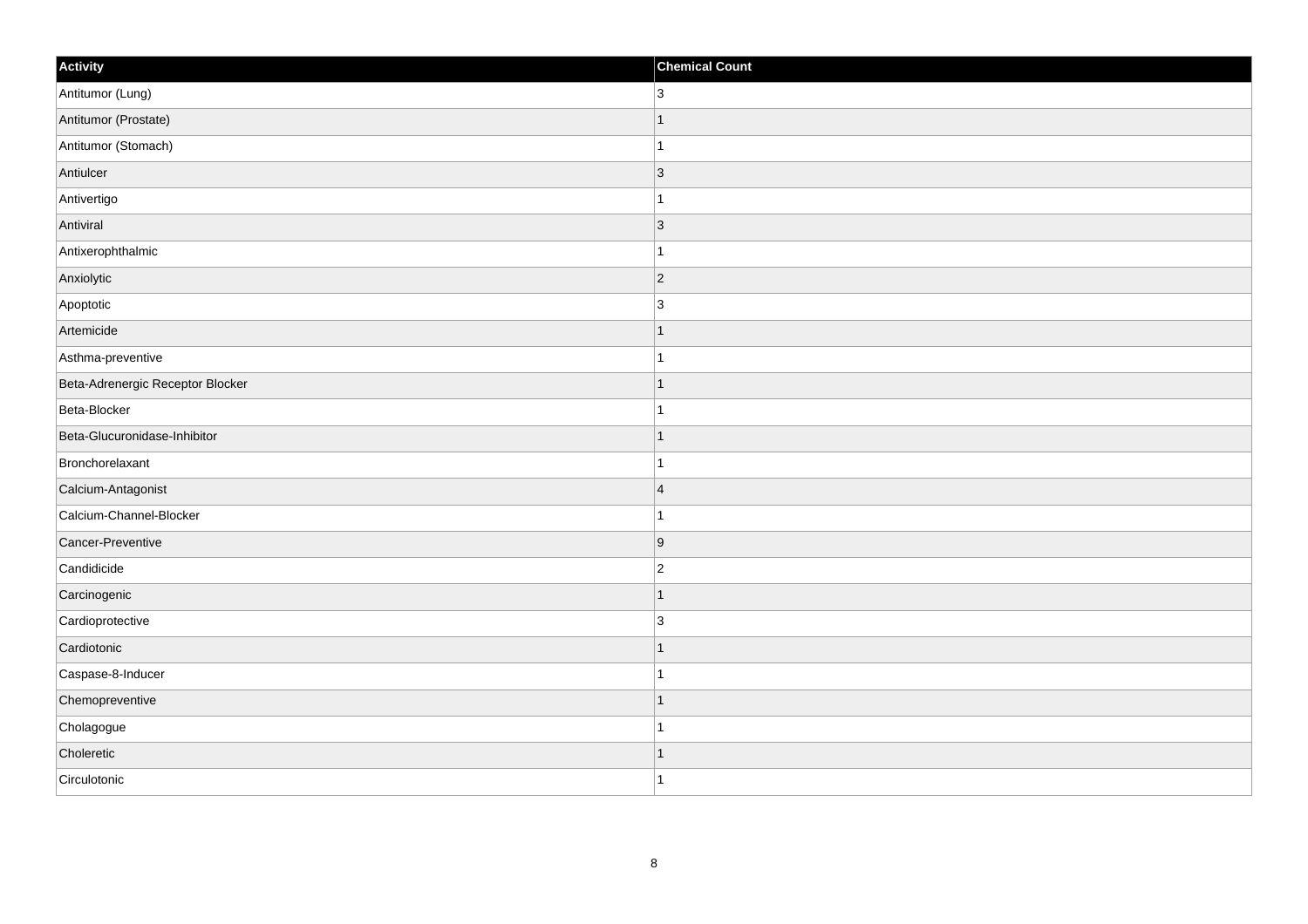| Activity             | <b>Chemical Count</b> |
|----------------------|-----------------------|
| Clastogenic          | $\vert$ 1             |
| CNS-Depressant       | $ 3\rangle$           |
| <b>CNS-Stimulant</b> | $ 2\rangle$           |
| Cold-preventive      | $\mathbf{1}$          |
| Collagenic           | $\mathbf 1$           |
| Colorant             |                       |
| Cosmetic             | $\overline{1}$        |
| COX-1-Inhibitor      | $\vert$ 1             |
| COX-2-Inhibitor      | $\mathbf 1$           |
| Cytostatic           | $\mathbf{1}$          |
| Cytotoxic            | $\overline{1}$        |
| Detoxicant           | $\mathbf{1}$          |
| Diuretic             | $\vert$ 5             |
| DME-Inhibitor        | $\mathbf 1$           |
| DNA-Binder           | $\mathbf 1$           |
| Ecbolic              | $\mathbf{1}$          |
| Estrogenic           | $\mathbf 1$           |
| Febrifuge            | $\mathbf{1}$          |
| Fibrinolytic         | $\vert$ 1             |
| Fistula-Preventive   | $\overline{1}$        |
| Fungicide            | 3                     |
| Gastroprotective     | $\mathbf{1}$          |
| Gonadotrophic        | $\vert$ 1             |
| Hepatoprotective     | 3                     |
| Hepatotoxic          | $\mathbf{1}$          |
| Herbicide            | 1                     |
| Hypertensive         | $\vert$ 1             |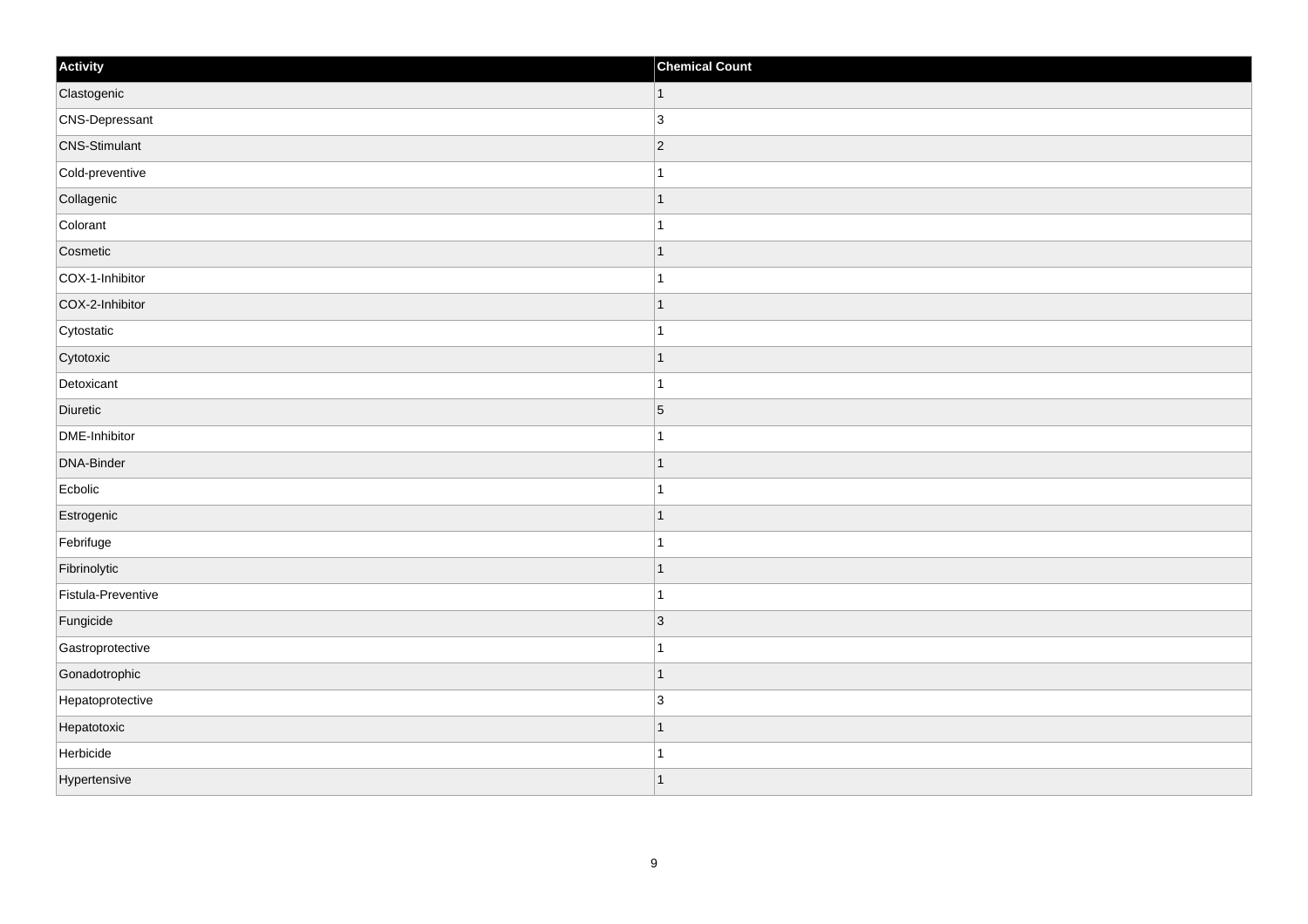| Activity             | <b>Chemical Count</b> |
|----------------------|-----------------------|
| Hypocholesterolemic  | $5\overline{)}$       |
| Hypoglycemic         | $\overline{5}$        |
| Hypolipidemic        | $\overline{c}$        |
| Hypotensive          | $\overline{7}$        |
| Hypothermic          | $\mathbf{1}$          |
| Hypouricemic         | $\mathbf 1$           |
| Immunomodulator      | $\mathbf{1}$          |
| Immunostimulant      | 3                     |
| Insecticide          | $ 2\rangle$           |
| Insectifuge          | $\vert$ 1             |
| Interferon-Synergist | $\overline{1}$        |
| Interferonogenic     | $\mathbf 1$           |
| Laxative             | $\overline{c}$        |
| Lipolytic            | $ 2\rangle$           |
| Lithogenic           |                       |
| MAO-Inhibitor        | $\vert$ 1             |
| Molluscicide         | $\overline{c}$        |
| Mucogenic            | $\mathbf 1$           |
| Mucolytic            | $\mathbf{1}$          |
| Musculotropic        | 1                     |
| Mutagenic            | $\overline{c}$        |
| Myocontractant       | $\mathbf 1$           |
| Myorelaxant          | $ 2\rangle$           |
| Myotonic             | $\overline{1}$        |
| Neuroprotective      | $\vert$ 1             |
| Osteogenic           | $\mathbf{1}$          |
| Pesticide            | 9                     |